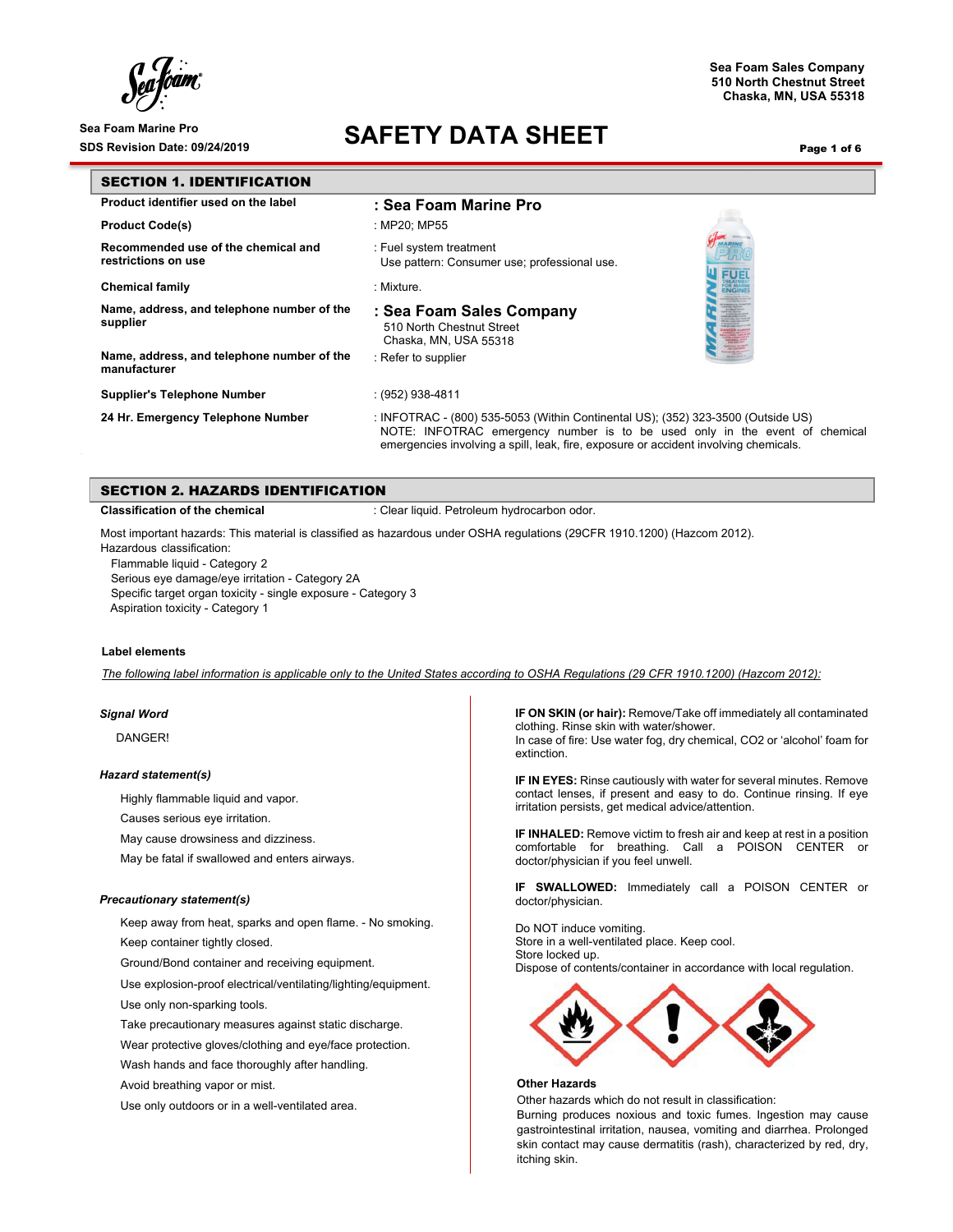$\int_{\mathcal{C}}^{1}$  $\boldsymbol{h}$ foam $\boldsymbol{v}$ 

## Sea Foam Marine Pro<br>SDS Revision Date: 09/24/2019<br>**SAFETY DATA SHEET**

Page 2 of 6

### SECTION 3. COMPOSITION/INFORMATION ON INGREDIENTS

| <b>Chemical Name</b>                                                                                                                                                                                                                                                                                                                                               | CAS#                                                                                                                                                                                                | Concentration                                                                                                                                                                                          |  |  |  |
|--------------------------------------------------------------------------------------------------------------------------------------------------------------------------------------------------------------------------------------------------------------------------------------------------------------------------------------------------------------------|-----------------------------------------------------------------------------------------------------------------------------------------------------------------------------------------------------|--------------------------------------------------------------------------------------------------------------------------------------------------------------------------------------------------------|--|--|--|
| Hydrocarbon blend*                                                                                                                                                                                                                                                                                                                                                 | <b>Blend</b>                                                                                                                                                                                        | 100%                                                                                                                                                                                                   |  |  |  |
| *Note: The exact composition of the above listed chemicals are being withheld as a trade secret.                                                                                                                                                                                                                                                                   |                                                                                                                                                                                                     |                                                                                                                                                                                                        |  |  |  |
| <b>SECTION 4. FIRST-AID MEASURES</b>                                                                                                                                                                                                                                                                                                                               |                                                                                                                                                                                                     |                                                                                                                                                                                                        |  |  |  |
| Description of first aid measures                                                                                                                                                                                                                                                                                                                                  |                                                                                                                                                                                                     |                                                                                                                                                                                                        |  |  |  |
| : Seek immediate medical attention/advice. Do not induce vomiting. Never give anything by<br>Ingestion<br>mouth to an unconscious person. If vomiting occurs spontaneously, keep victim's head<br>lowered (forward) to reduce the risk of aspiration.                                                                                                              |                                                                                                                                                                                                     |                                                                                                                                                                                                        |  |  |  |
| Inhalation                                                                                                                                                                                                                                                                                                                                                         |                                                                                                                                                                                                     | : Immediately remove person to fresh air. If breathing has stopped, give artificial respiration. If<br>breathing is difficult, give oxygen by qualified medical personnel only. Get medical attention. |  |  |  |
| Skin contact                                                                                                                                                                                                                                                                                                                                                       | : Immediately remove/take off all contaminated clothing. Wash exposed area thoroughly with<br>soap and water for at least 15 minutes. If irritation or symptoms develop, seek medical<br>attention. |                                                                                                                                                                                                        |  |  |  |
| Eye contact                                                                                                                                                                                                                                                                                                                                                        | : Immediately flush eyes with plenty of water for at least 15 minutes. Get medical attention.                                                                                                       |                                                                                                                                                                                                        |  |  |  |
| Most important symptoms and effects, both acute and delayed                                                                                                                                                                                                                                                                                                        |                                                                                                                                                                                                     |                                                                                                                                                                                                        |  |  |  |
| : Causes serious eye irritation.<br>Causes respiratory tract irritation.<br>May cause drowsiness and dizziness.<br>May cause damage to the nervous system through prolonged or repeated exposure.<br>Ingestion may cause gastrointestinal irritation, nausea, vomiting and diarrhea.<br>Indication of any immediate medical attention and special treatment needed |                                                                                                                                                                                                     |                                                                                                                                                                                                        |  |  |  |
|                                                                                                                                                                                                                                                                                                                                                                    | : Treat symptomatically. This product is a CNS depressant.                                                                                                                                          |                                                                                                                                                                                                        |  |  |  |
| <b>SECTION 5. FIRE-FIGHTING MEASURES</b>                                                                                                                                                                                                                                                                                                                           |                                                                                                                                                                                                     |                                                                                                                                                                                                        |  |  |  |
| <b>Extinguishing media</b>                                                                                                                                                                                                                                                                                                                                         |                                                                                                                                                                                                     |                                                                                                                                                                                                        |  |  |  |
| Suitable extinguishing media                                                                                                                                                                                                                                                                                                                                       | : Dry chemical, foam, carbon dioxide and water fog.                                                                                                                                                 |                                                                                                                                                                                                        |  |  |  |
| Unsuitable extinguishing media                                                                                                                                                                                                                                                                                                                                     | : Do not use a solid water stream as it may scatter and spread fire.                                                                                                                                |                                                                                                                                                                                                        |  |  |  |
| Special hazards arising from the substance or mixture / Conditions of flammability                                                                                                                                                                                                                                                                                 |                                                                                                                                                                                                     |                                                                                                                                                                                                        |  |  |  |
|                                                                                                                                                                                                                                                                                                                                                                    | The pressure in sealed containers can increase under the influence of heat.                                                                                                                         | : Highly flammable liquid and vapor. May be ignited by open flame. Vapors are heavier than<br>air and collect in confined and low-lying areas. The product is insoluble and floats on water.           |  |  |  |
| Flammability classification (OSHA 29 CFR 1910.106)                                                                                                                                                                                                                                                                                                                 |                                                                                                                                                                                                     |                                                                                                                                                                                                        |  |  |  |
| : Flammable liquid - Category 2                                                                                                                                                                                                                                                                                                                                    |                                                                                                                                                                                                     |                                                                                                                                                                                                        |  |  |  |
| <b>Explosion Data: Sensitivity to Mechanical Impact / Static Discharge</b>                                                                                                                                                                                                                                                                                         |                                                                                                                                                                                                     |                                                                                                                                                                                                        |  |  |  |
|                                                                                                                                                                                                                                                                                                                                                                    | Vapors in the flammable range may be ignited by a static discharge of sufficient energy.                                                                                                            | : Not expected to be sensitive to mechanical impact. May be sensitive to static discharge.                                                                                                             |  |  |  |
| Hazardous combustion products                                                                                                                                                                                                                                                                                                                                      | : Carbon oxides; Nitrogen oxides (NOx); Sulphur oxides; Other unidentified organic<br>compounds; irritating fumes and smoke.                                                                        |                                                                                                                                                                                                        |  |  |  |

### **Special protective equipment and precautions for firefighters**

| Protective equipment for fire-fighters | : Firefighters should wear proper protective equipment and self-contained breathing apparatus<br>with full face piece, operated in positive pressure mode.                                                                                |  |  |
|----------------------------------------|-------------------------------------------------------------------------------------------------------------------------------------------------------------------------------------------------------------------------------------------|--|--|
| Special fire-fighting procedures       | : Move containers from fire area, if safe to do so. Water spray may be useful in cooling<br>equipment exposed to heat and flame. Direct water or foam spray may cause frothing which<br>can increase the intensity and range of the fire. |  |  |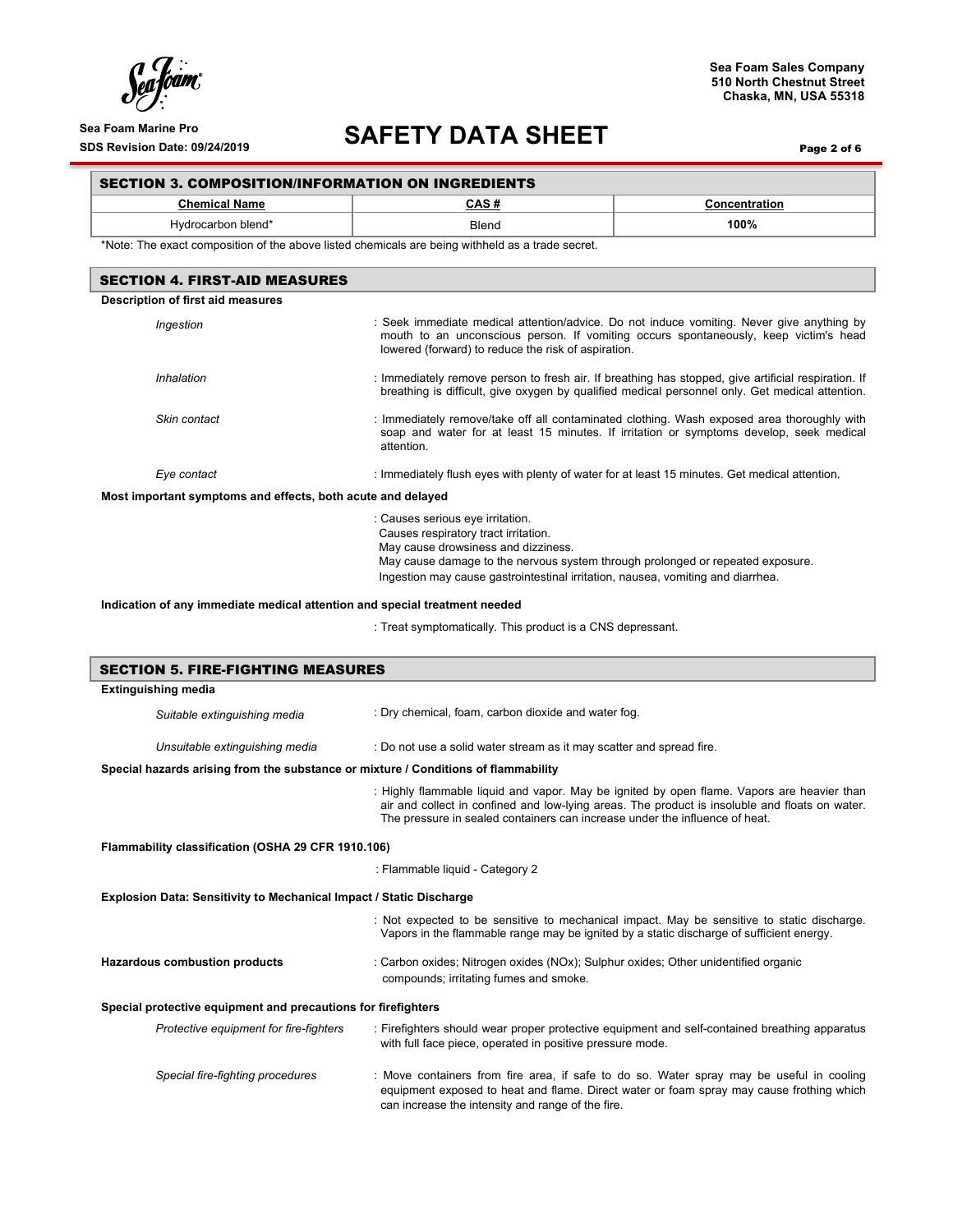$\int_{\ell}$ 'oam

### Sea Foam Marine Pro<br>SDS Revision Date: 09/24/2019<br>**SAFETY DATA SHEET**

Page 3 of 6

**Sea Foam Sales Company 510 North Chestnut Street Chaska, MN, USA 55318**

### SECTION 6. ACCIDENTAL RELEASE MEASURES

 **Personal precautions, protective equipment and emergency procedures** 

|                                                      | : All persons dealing with clean-up should wear the appropriate protective equipment including<br>self-contained breathing apparatus. Keep all other personnel upwind and away from the<br>spill/release. Restrict access to area until completion of clean-up. Refer to protective<br>measures listed in sections 7 and 8.                                                                                                  |  |  |  |  |
|------------------------------------------------------|------------------------------------------------------------------------------------------------------------------------------------------------------------------------------------------------------------------------------------------------------------------------------------------------------------------------------------------------------------------------------------------------------------------------------|--|--|--|--|
| <b>Environmental precautions</b>                     | : Do not allow material to contaminate ground water system. If necessary, dike well ahead of<br>the spill to prevent runoff into drains, sewers, or any natural waterway or drinking supply.                                                                                                                                                                                                                                 |  |  |  |  |
| Methods and material for containment and cleaning up |                                                                                                                                                                                                                                                                                                                                                                                                                              |  |  |  |  |
|                                                      | : Ventilate the area. Remove all sources of ignition. Prevent further leakage or spillage if safe<br>to do so. Use only non-sparking tools. Soak up with inert absorbent material. Do not use<br>combustible absorbents, such as sawdust. Pick up and transfer to properly labeled<br>containers. Contaminated absorbent material may pose the same hazards as the spilled<br>product. Contact the proper local authorities. |  |  |  |  |
| Special spill response procedures                    | : If a spill/release in excess of the EPA reportable quantity is made into the environment,<br>States<br>immediatelv<br>notify<br>national<br>response<br>center<br>the<br>United<br>the<br>in.<br>(phone: 1-800-424-8802).<br>US CERCLA Reportable quantity (RQ): None.                                                                                                                                                     |  |  |  |  |

| <b>SECTION 7. HANDLING AND STORAGE</b> |                                                                                                                                                                                                                                                                                                                                                                                                                                                                                                                                                                                                                                                                                                                   |  |  |  |
|----------------------------------------|-------------------------------------------------------------------------------------------------------------------------------------------------------------------------------------------------------------------------------------------------------------------------------------------------------------------------------------------------------------------------------------------------------------------------------------------------------------------------------------------------------------------------------------------------------------------------------------------------------------------------------------------------------------------------------------------------------------------|--|--|--|
| Precautions for safe handling          | : Obtain special instructions before use. Do not handle until all safety precautions have been<br>read and understood. Wear protective gloves and eye/face protection. Use only in well-<br>ventilated areas. Avoid breathing vapor or mist. Avoid contact with eyes, skin and clothing.<br>Keep away from heat, sparks and open flame. - No smoking.<br>Ground/Bond container and receiving equipment. Take precautionary measures against<br>static discharges. Use explosion-proof ventilating equipment. Keep container tightly closed.<br>Do not eat, drink or smoke when using this product. Empty containers retain residue (liquid<br>and/or vapor) and can be dangerous. Wash thoroughly after handling. |  |  |  |
| <b>Conditions for safe storage</b>     | : Store in a cool, dry, well-ventilated area. Store locked up. Storage area should be clearly<br>identified, clear of obstruction and accessible only to trained and authorized personnel. No<br>smoking. Protect from sunlight. Have appropriate fire extinguishers and spill clean-up<br>equipment in or near storage area.                                                                                                                                                                                                                                                                                                                                                                                     |  |  |  |

| SECTION 8. EXPOSURE CONTROLS / PERSONAL PROTECTION               |                                                                                                                                                                                                                                                                                   |                  |                                                |                 |  |  |
|------------------------------------------------------------------|-----------------------------------------------------------------------------------------------------------------------------------------------------------------------------------------------------------------------------------------------------------------------------------|------------------|------------------------------------------------|-----------------|--|--|
| <b>Exposure Limits:</b>                                          |                                                                                                                                                                                                                                                                                   |                  |                                                |                 |  |  |
| <b>Chemical Name</b>                                             |                                                                                                                                                                                                                                                                                   | <b>ACGIH TLV</b> |                                                | <b>OSHA PEL</b> |  |  |
|                                                                  | <b>STEL</b><br>TWA                                                                                                                                                                                                                                                                |                  | <b>PEL</b>                                     | <b>STEL</b>     |  |  |
| Hydrocarbon blend                                                | 5 mg/m <sup>3</sup> (inhalable<br>fraction, mineral oil<br>mists)                                                                                                                                                                                                                 | N/Av             | $5 \text{ mg/m}^3$ (As 'Oil<br>mist, mineral') | N/Av            |  |  |
| <b>Exposure controls</b><br>Ventilation and engineering measures | : Provide mechanical ventilation in confined spaces. Use explosion-proof equipment.                                                                                                                                                                                               |                  |                                                |                 |  |  |
| <b>Respiratory protection</b>                                    | : If the TLV is exceeded, a NIOSH/MSHA-approved respirator is advised.                                                                                                                                                                                                            |                  |                                                |                 |  |  |
| <b>Skin protection</b>                                           | : Impervious gloves must be worn when using this product. Advice should be sought from glove<br>suppliers. Wear long sleeved shirt and pants to minimize exposed skin.                                                                                                            |                  |                                                |                 |  |  |
| Eye / face protection                                            | : Chemical safety glasses with side shields or splash proof goggles. A full-face shield may also<br>be necessary.                                                                                                                                                                 |                  |                                                |                 |  |  |
| Other protective equipment                                       | : Depending on conditions of use, an impervious apron should be worn. An eyewash station<br>and safety shower should be made available in the immediate working area.                                                                                                             |                  |                                                |                 |  |  |
| General hygiene considerations                                   | : Avoid breathing vapor or mist. Avoid contact with eyes, skin and clothing. Do not eat, drink or<br>smoke when using this product. Wash thoroughly after handling. Remove and wash<br>contaminated clothing before re-use. Handle in accordance with good industrial hygiene and |                  |                                                |                 |  |  |

safety practice.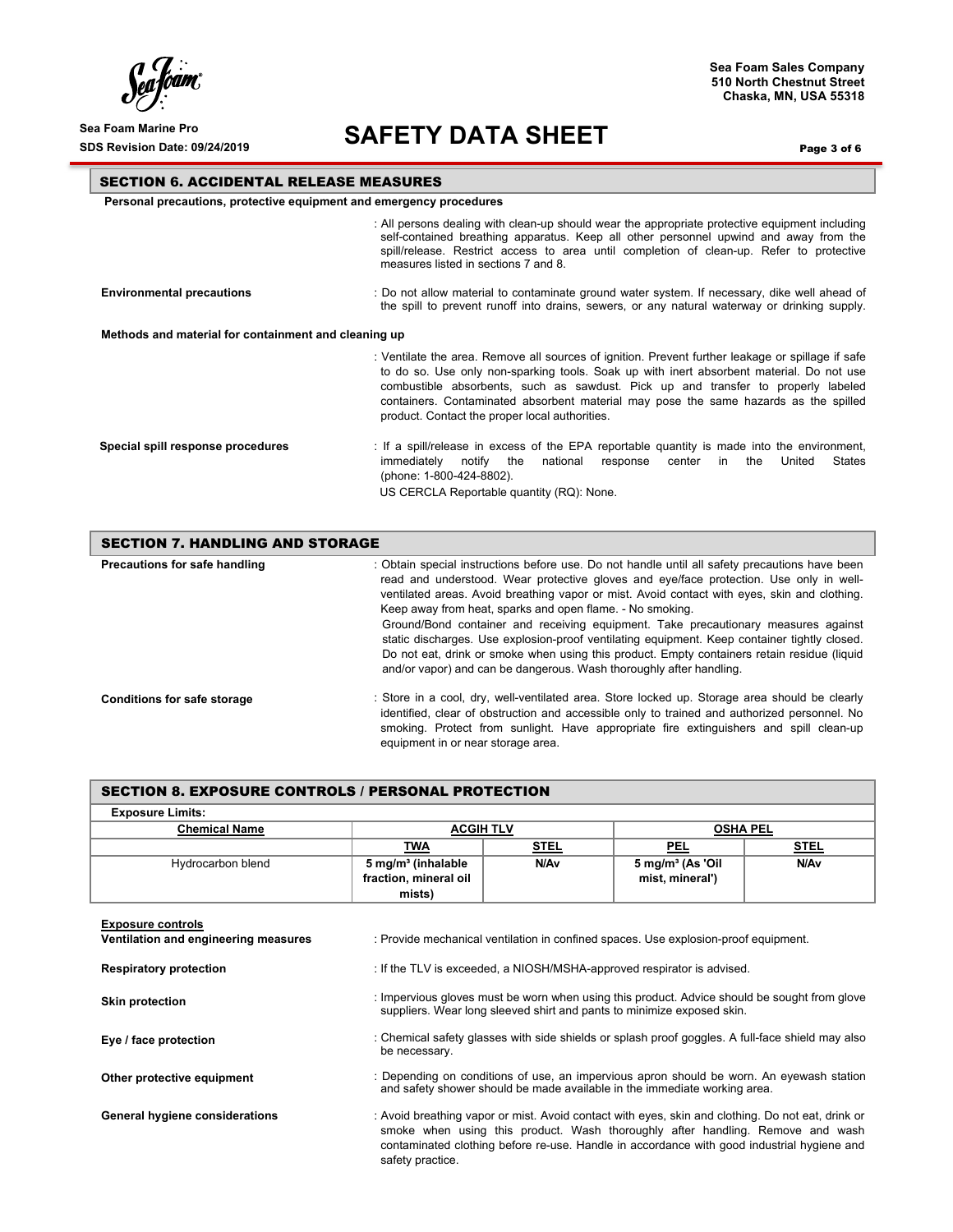$\int_{c}^{c}$ foam°

F

# Sea Foam Marine Pro<br>
SDS Revision Date: 09/24/2019<br> **SAFETY DATA SHEET**

**Sea Foam Sales Company 510 North Chestnut Street Chaska, MN, USA 55318**

Page 4 of 6

| Appearance:                              | Vapor pressure:                                          |
|------------------------------------------|----------------------------------------------------------|
| Clear liquid.                            | No information available.                                |
| Odor:                                    | Vapor density:                                           |
| Typical odor.                            | >1                                                       |
| Odor threshold:                          | Relative density / Specific gravity:                     |
| No information available.                | 0.843                                                    |
| pH:                                      | Solubility in water:                                     |
| No information available.                | Insoluble.                                               |
| <b>Melting/Freezing point:</b>           | Other solubility(ies):                                   |
| No information available.                | No information available.                                |
| Initial boiling point and boiling range: | Partition coefficient: n-octanol/water or Coefficient of |
| No information available.                | water/oil distribution:                                  |
|                                          | No information available.                                |
| Flash point:                             | Auto-ignition temperature:                               |
| 15.6°C / 60°F                            | No information available.                                |
| <b>Flashpoint (Method):</b>              | <b>Decomposition temperature:</b>                        |
| <b>TCC</b>                               | No information available.                                |
| Evaporation rate (BuAe = 1):             | <b>Viscosity:</b>                                        |
| $<$ 1                                    | No information available.                                |
| Flammability (solid, gas):               | Volatiles (% by weight):                                 |
| Not applicable.                          | No information available.                                |
| Lower flammable limit (% by vol.):       | Volatile organic Compounds (VOC's):                      |
| No information available.                | 367g/l                                                   |
| Upper flammable limit (% by vol.):       | Absolute pressure of container:                          |
| No information available.                | Not applicable.                                          |
| <b>Oxidizing properties:</b>             | Flame projection length:                                 |
| None known.                              | Not applicable.                                          |
| <b>Explosive properties:</b>             | Other physical/chemical comments:                        |
| Not explosive.                           | No addition information.                                 |
|                                          |                                                          |
|                                          |                                                          |
|                                          |                                                          |

| SECTION TO, STADILITT AND REACTIVITT |                                                                                                                              |  |
|--------------------------------------|------------------------------------------------------------------------------------------------------------------------------|--|
| Reactivity                           | : Not normally reactive.                                                                                                     |  |
| <b>Chemical stability</b>            | : Stable under normal conditions.                                                                                            |  |
| Possibility of hazardous reactions   | : Hazardous polymerization does not occur.                                                                                   |  |
| <b>Conditions to avoid</b>           | : Avoid heat and open flame. Do not use in areas without adequate ventilation. Avoid contact<br>with incompatible materials. |  |
| Incompatible materials               | : Strong oxidizing agents; Acids; Caustics.                                                                                  |  |
| Hazardous decomposition products     | : None known. Refer to hazardous combustion products in Section 5.                                                           |  |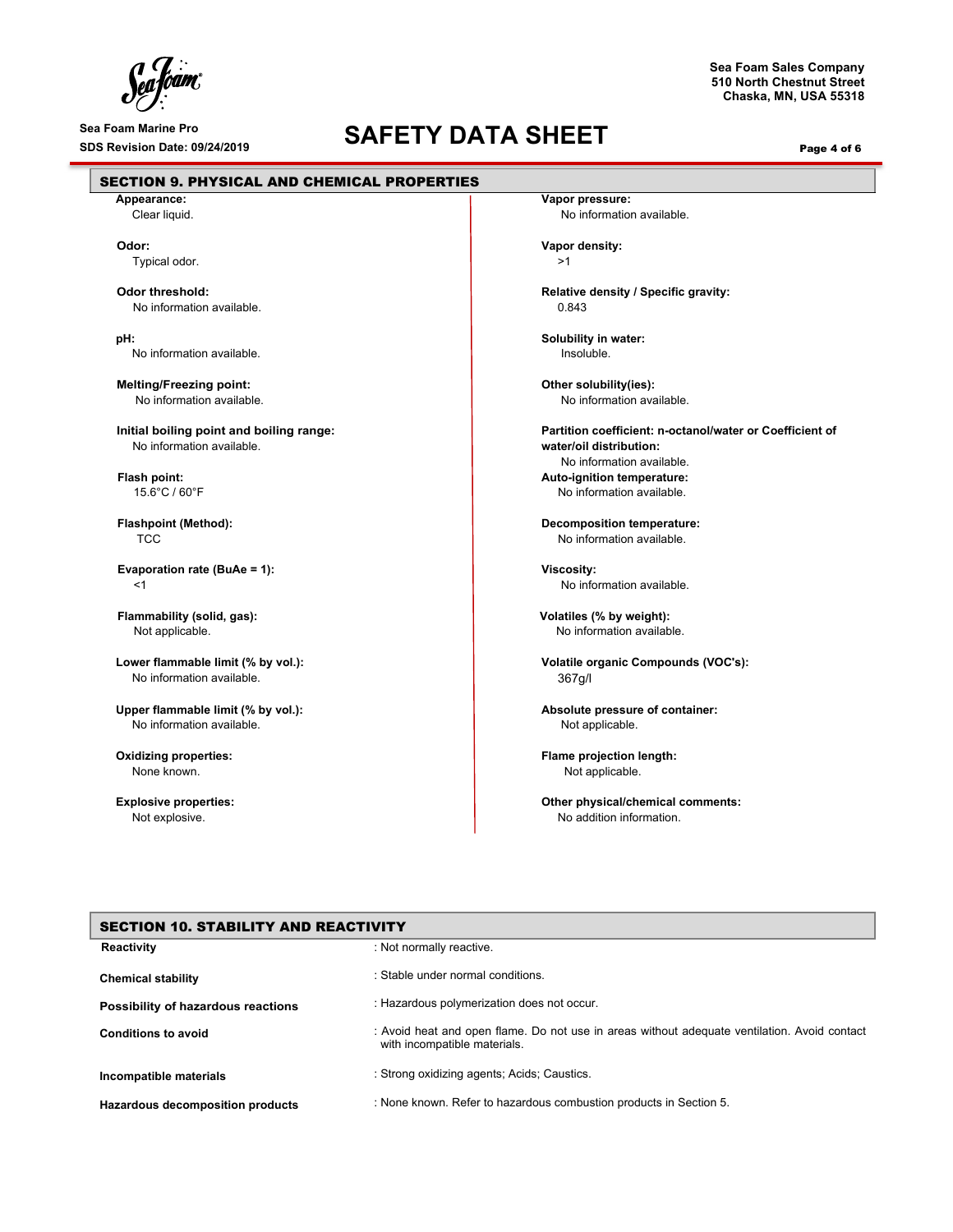### Sea Foam Marine Pro<br>SDS Revision Date: 09/24/2019<br>**SAFETY DATA SHEET**

**Sea Foam Sales Company 510 North Chestnut Street Chaska, MN, USA 55318**

Page 5 of 6

### SECTION 11. TOXICOLOGICAL INFORMATION

**Information on likely routes of exposure:** 

**Routes of entry inhalation:** YES **Routes of entry ingestion:** YES

**Routes of entry skin and eye:** YES **Routes of exposure skin absorption:** YES

| <b>Potential Health Effects:</b>                  |                                                                                                                                                                                                                                                                                                                                                                    |
|---------------------------------------------------|--------------------------------------------------------------------------------------------------------------------------------------------------------------------------------------------------------------------------------------------------------------------------------------------------------------------------------------------------------------------|
| Signs and symptoms of short-term (acute) exposure |                                                                                                                                                                                                                                                                                                                                                                    |
| Sign and symptoms inhalation                      | : Inhalation of vapors can cause nasal and respiratory irritation. Exposure to high vapor<br>concentration can cause dizziness, nausea and central nervous system depression.<br>Saturated vapors can be encountered in confined spaces and/or under conditions of poor<br>ventilation.                                                                            |
| Sign and symptoms ingestion                       | : Swallowing may cause irritation, nausea and vomiting. May cause central nervous system<br>depression. May be absorbed and cause symptoms similar to those for inhalation. Symptoms<br>may include burning pain, vomiting and diarrhea. Aspiration into the lungs during swallowing<br>or subsequent vomiting may cause chemical pneumonitis, which can be fatal. |
| Sign and symptoms skin                            | : May cause mild skin irritation. May be absorbed and cause symptoms similar to those for<br>inhalation.                                                                                                                                                                                                                                                           |
| Sign and symptoms eyes                            | : May cause moderate eye irritation.                                                                                                                                                                                                                                                                                                                               |
| Potential chronic health effects                  | : Prolonged skin contact may cause dermatitis (rash), characterized by red, dry, itching skin.<br>Prolonged overexposure to product can result in permanent central nervous system changes.<br>May cause lung inflammation and lung damage with extreme exposures.                                                                                                 |
| <b>Mutagenicity</b>                               | : Not expected to be mutagenic in humans.                                                                                                                                                                                                                                                                                                                          |
| Carcinogenicity                                   | : No components are listed as carcinogens by ACGIH, IARC, OSHA or NTP.                                                                                                                                                                                                                                                                                             |
| Reproductive effects and teratogenicity           | : Not expected to have other reproductive effects.                                                                                                                                                                                                                                                                                                                 |
| <b>Sensitization to material</b>                  | : Not expected to be a skin or respiratory sensitizer.                                                                                                                                                                                                                                                                                                             |
| Specific target organ effects                     | : Eyes, skin, respiratory system, digestive system, central nervous system. The substance or<br>mixture is classified as specific target organ toxicant, single exposure, category 3 with<br>narcotic effects. The substance or mixture is not classified as specific target organ toxicant,<br>repeated exposure.                                                 |
| Irritancy                                         | : Moderate eye irritant. Irritating to respiratory system. Mild skin irritant.                                                                                                                                                                                                                                                                                     |
|                                                   | Medical conditions aggravated by overexposure : None known or reported by the manufacturer.                                                                                                                                                                                                                                                                        |
| <b>Synergistic materials</b>                      | : None known or reported by the manufacturer.                                                                                                                                                                                                                                                                                                                      |
| <b>Toxicological data</b>                         | : The calculated ATE values for this mixture are:<br>ATE oral = $23,600$ mg/kg<br>ATE dermal = $8343$ mg/kg<br>ATE inhalation (mists) = $65.7$ mg/L/4H                                                                                                                                                                                                             |
| Other important toxicological hazards             | : None known or reported by the manufacturer.                                                                                                                                                                                                                                                                                                                      |

### SECTION 12. ECOLOGICAL INFORMATION

#### **Ecotoxicity:**

No data is available on the product itself

### **Persistence and degradability:**

The product itself has not been tested.

### **Bioaccumulation potential:**

The product itself has not been tested.

**Mobility in soil:** The product itself has not been tested.

**Other adverse environmental effects:** None known.